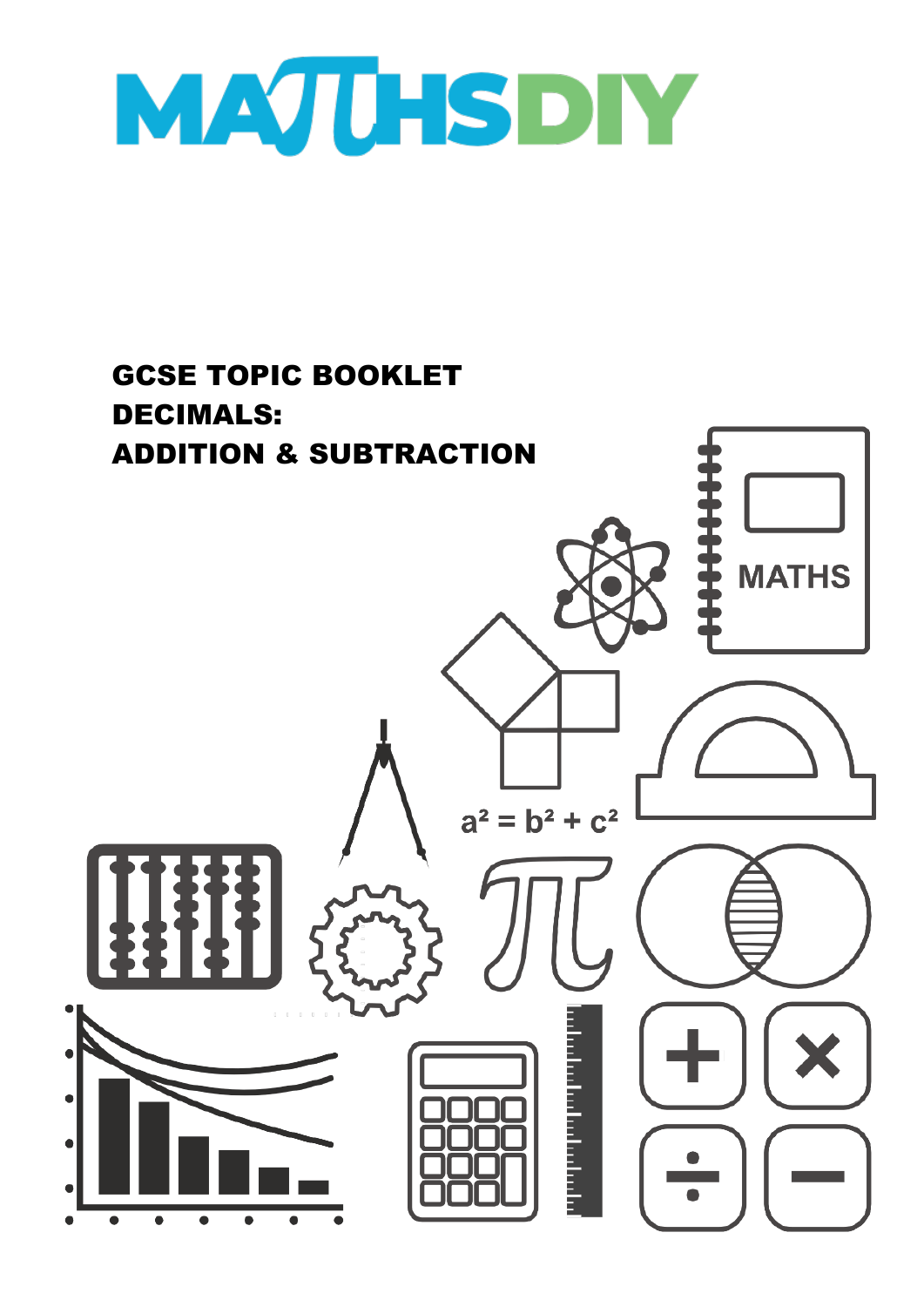| <b>MAJUHSDIY</b> | 1. | Find the value of 8.39-5.67      |     |  |
|------------------|----|----------------------------------|-----|--|
|                  | 2. | Find the value of $56.8 - 32.64$ | (1) |  |
|                  | 3. | Find the value of $14.4 + 12.82$ | (1) |  |
|                  | 4. | Find the value of $64.3 + 12.94$ | (1) |  |
|                  | 5. | Find the value of $12.6 - 3.58$  | (1) |  |
|                  | 6. | Find the value of $23.1 - 15.48$ | (1) |  |
|                  |    |                                  | (1) |  |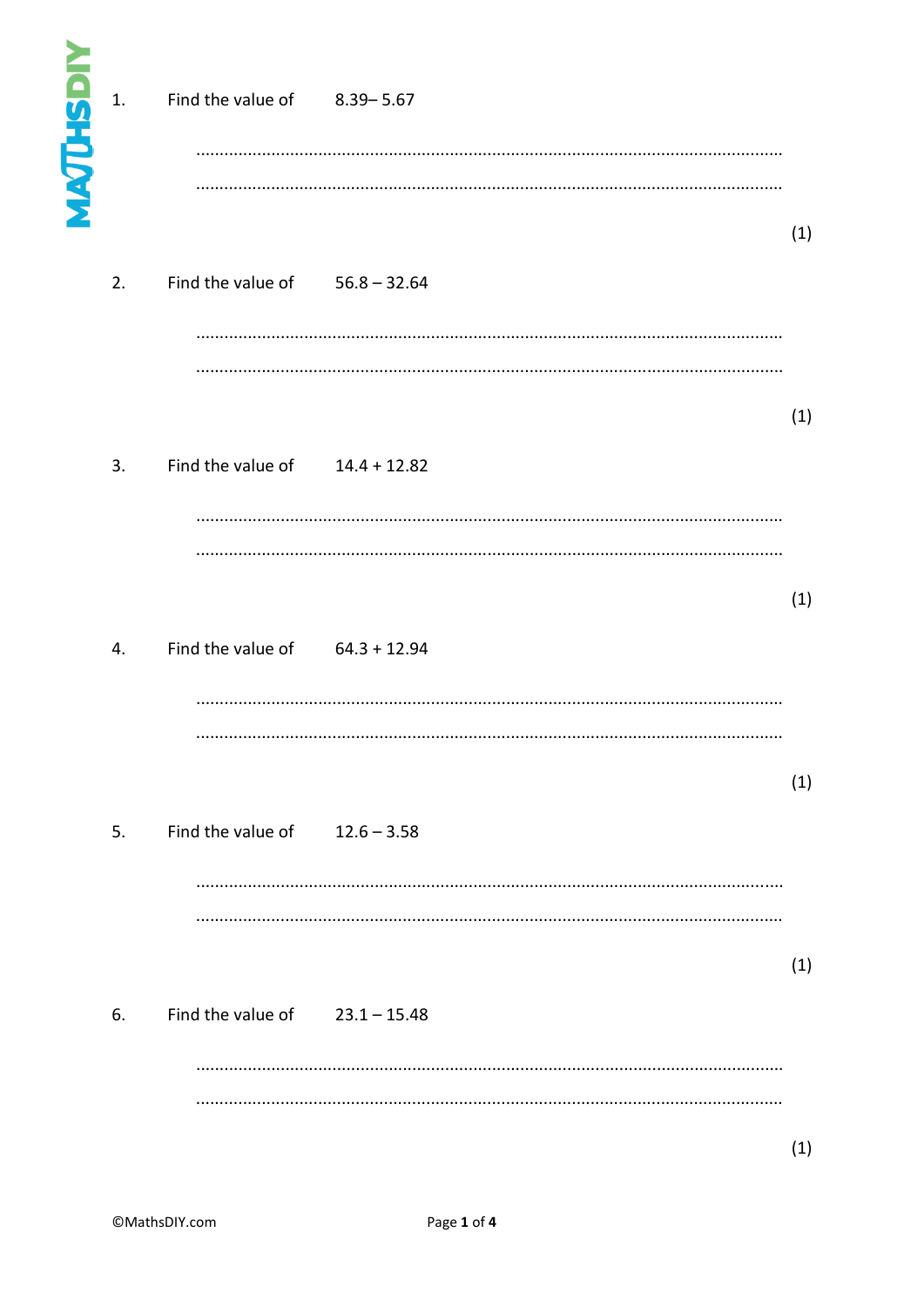| <b>MAJUHSDIY</b> | 7.  | Find the value of $4.5 + 2.38 + 3.2$                                                                                   |     |
|------------------|-----|------------------------------------------------------------------------------------------------------------------------|-----|
|                  | 8.  | Find the value of<br>$26.08 + 15.97$                                                                                   | (1) |
|                  | 9.  | Tom carries two boxes. The total weight is 4.2kg. One box weighs 1.8kg. How much<br>does the other box weigh?          | (1) |
|                  | 10. | What is the total weight of 1.37 kg of pears and 1.75 kg of apples?                                                    | (1) |
|                  |     |                                                                                                                        | (1) |
|                  | 11. | The perimeter of an isosceles triangle is 18 cm. If the two equal sides measure 5.8<br>cm, how long is the third side? |     |
|                  |     |                                                                                                                        |     |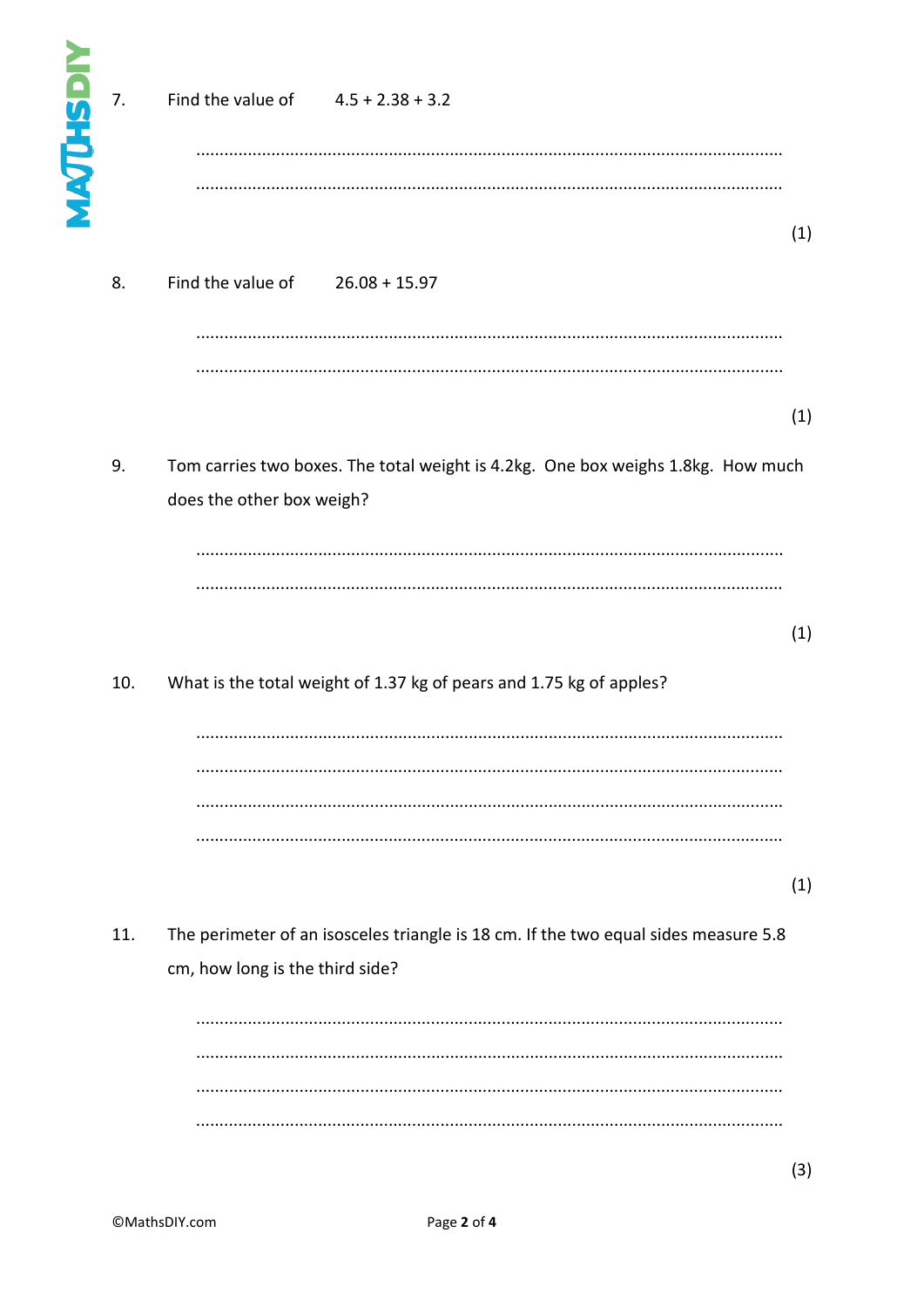| NAJUHSDI | 12. | 2.1 cm                                                                                                                                                                                            |     |
|----------|-----|---------------------------------------------------------------------------------------------------------------------------------------------------------------------------------------------------|-----|
|          |     | In this rectangle the width is 2.1 cm. If the perimeter is 8cm, how long is the<br>rectangle?                                                                                                     |     |
|          |     |                                                                                                                                                                                                   |     |
|          |     |                                                                                                                                                                                                   | (3) |
|          |     | 13. a) The Murphy family take four cases on holiday. At the airport the cases are weighed.<br>The cases weigh 18.25 kg, 21.47 kg, 19.45 kg and 20.57 kg. How much do the cases<br>weigh in total? |     |
|          |     |                                                                                                                                                                                                   | (3) |
|          |     | b) For the return flight, the Murphy family have a total of 82.35 kg of luggage. Two<br>cases weigh exactly 19.51 kg and the third weighs 22.43 kg. How much does the<br>fourth case weigh?       |     |
|          |     |                                                                                                                                                                                                   |     |
|          |     |                                                                                                                                                                                                   | (3) |